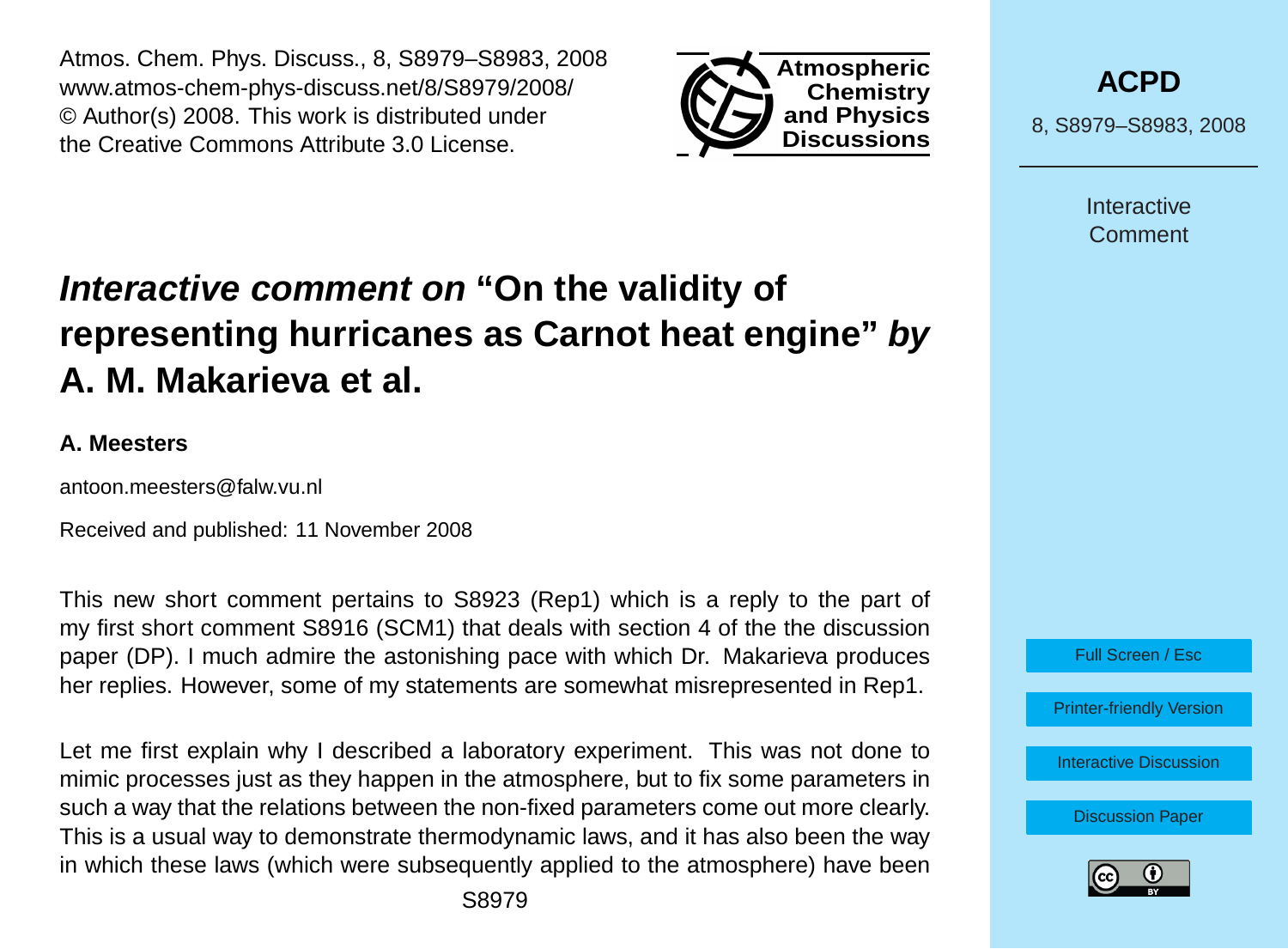discovered. If it is a fundamental law that the condensation of water vapor causes a pressure drop equaling the partial vapor pressure of the part of the vapor that has condensed, then this law should hold not only in the free atmosphere but also in the laboratory. The law describes a relation between condensing vapor and falling pressure, and has been formulated without any reference to saturation-equilibrium (it is combined later with assumed saturation only to find out how much vapor is condensing). The question how the outcome of the experiment can be reconciled with the law assumed in the DP remains to be answered.

It is true that the condensation from supersaturated air is a non-equilibrium process, but this does not distort the computation as only the universal law of energy conservation and the gas law are applied. Concerning the remark about the universal Clausius-Clapeyron equation, that equation cannot be applied to super-saturated vapor.

I do not understand why the interpretation of  $c<sub>v</sub>$ , as the specific heat at constant volume would be wrong. The amount of gas does not change, except for the depletion of water vapor which has a minor, second order effect on the heat capacity. By the way, this does not seem to have consequences for the remainder of the discussion.

I assume that the accompanying remark about using  $c_n$  instead of  $c_v$  refers again to the supposed uselessness of the laboratory experiment.

Let us now turn to the free air. As air ascends, it cools (as the air expands and work is done at the expense of the internal energy). I fully agree that this also holds for wet air (this is also nowhere denied in SCM1). What I said in the last-after-one paragraph about the effects of condensation should be understood of course in differential sense: the difference with the effects in dry air is understood, since this is the critical point. I claim that  $pV$  (with V the parcel volume) tends to become larger with than without

**[ACPD](http://www.atmos-chem-phys-discuss.net)**

8, S8979–S8983, 2008

**Interactive Comment** 

Full Screen / Esc

[Printer-friendly Version](http://www.atmos-chem-phys-discuss.net/8/S8979/2008/acpd-8-S8979-2008-print.pdf)

[Interactive Discussion](http://www.atmos-chem-phys-discuss.net/8/17423/2008/acpd-8-17423-2008-discussion.html)

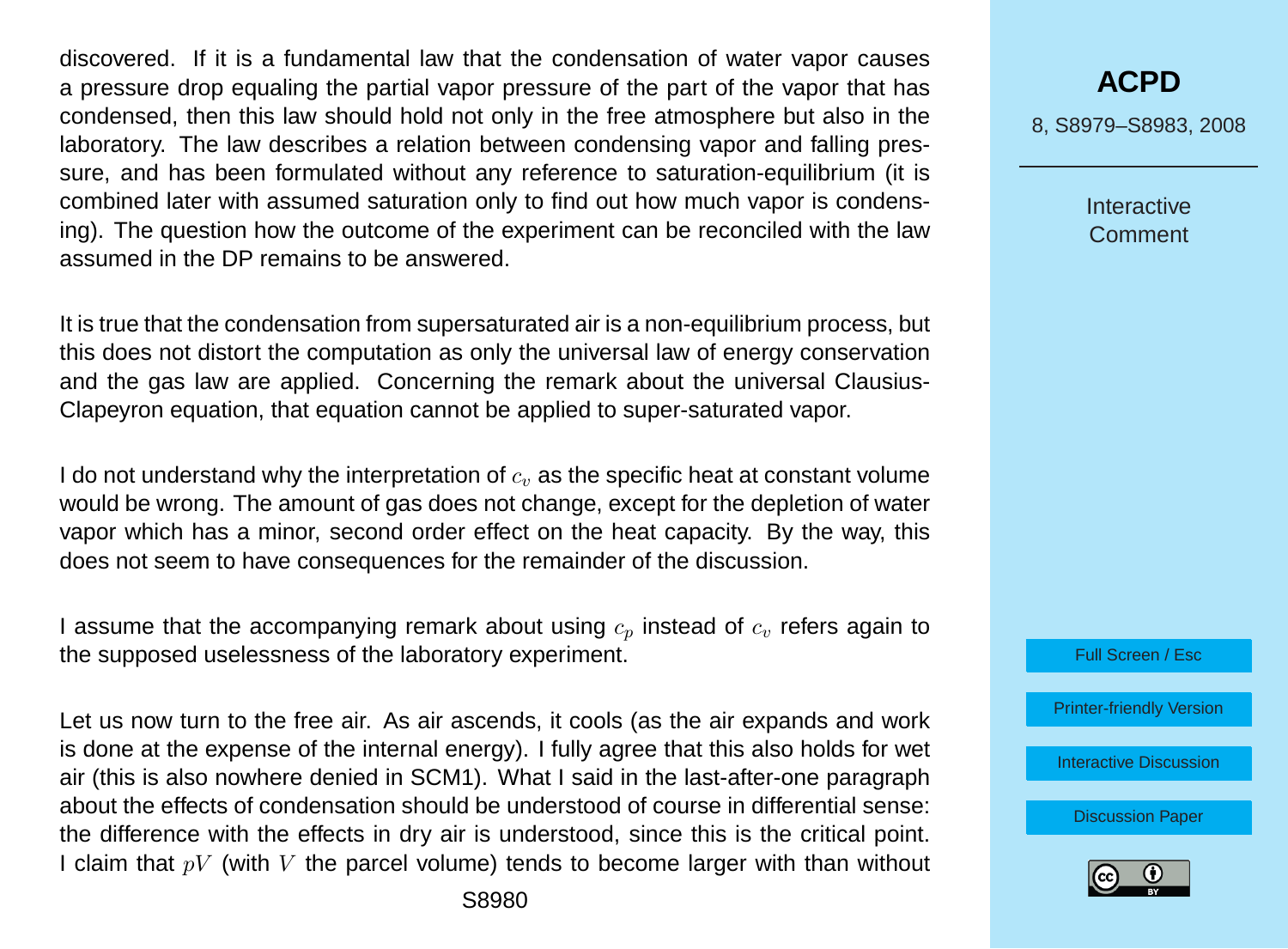condensation, if air is lifted to some level. We agree that with condensation, the cooling goes slower than without, and that the difference is caused by release of latent heat in the former case. So  $T$  for wet air is higher than  $T$  for dry air lifted to the same height, and the more so as more vapor has condensed. I belief that it is instructive now to invoke the universal gas law

 $pV = NkT$ 

in which V is the parcel volume,  $N$  the number of molecules in gas/vapor state, and  $k$ is the Boltzmann constant. When we compare rising parcels with and without condensation, we obtain from this

 $(pV)_{wet}/(pV)_{dry} = (N_{wet}/N_{dry})(T_{wet}/T_{dry})$ 

As the parcels are lifted,  $N_{wet}/N_{drv}$  decreases (since in the wet parcel, water molecules are leaving the vapor state), whereas  $T_{wet}/T_{dry}$  rises by the release of latent heat in the wet air. Which effect will dominate? From a standard equation for the dry and the wet (saturated-adiabatic) lapse rate (e.g. Wallace and Hobbs section 2.6.3) we have

 $(dT/dz)_{wet} - (dT/dz)_{dry} = -(L_v/c_p)(dq_{sat}/dz)$ 

It follows that for one g/kg of condensed water vapor ( $\Delta q_{sat}=-10^{-3}kgkg^{-1}$ ) the rise of  $\Delta T_{wet}-\Delta T_{dry}$  is 2.5 K, so  $T_{wet}/T_{dry}$  rises by 8.3 x 10 $^{-3}$  . On the other hand, with  $10^{-3}$  of the mass condensed, the fraction of disappeared molecules is 10<sup>-3</sup>/0.622 (accounting for the lower mass of the water molecules compared to dry air) so  $N_{wet}/N_{drv}$ falls by about 1.6 x 10 $^{\rm -3}.$ 

# **[ACPD](http://www.atmos-chem-phys-discuss.net)**

8, S8979–S8983, 2008

**Interactive** Comment

Full Screen / Esc

[Printer-friendly Version](http://www.atmos-chem-phys-discuss.net/8/S8979/2008/acpd-8-S8979-2008-print.pdf)

[Interactive Discussion](http://www.atmos-chem-phys-discuss.net/8/17423/2008/acpd-8-17423-2008-discussion.html)

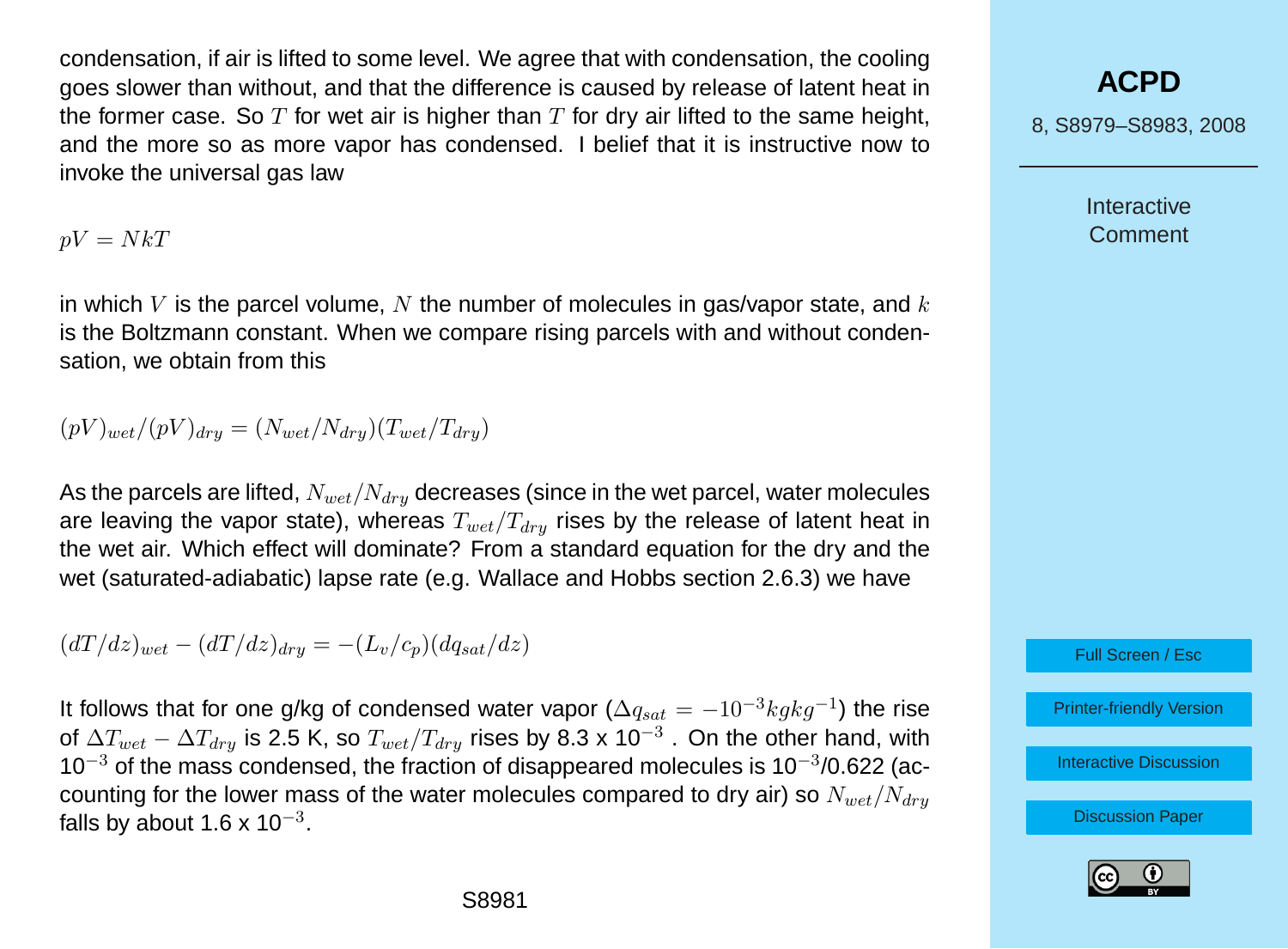It is seen from this somewhat cumbersome exercise that the rise of  $T_{wet}/T_{drv}$  goes faster than the fall of  $N_{wet}/N_{dru}$ . So pV becomes larger for the wet than for the dry parcel. Hence, either the pressure  $p$  or the volume  $V$  or both must be higher for wet air than for dry air (for the same lifting). And this shows that the effect of condensation, by latent heat release, has more the form of an "explosion" than of an "anti-explosion". This is qualitatively again the same result as what was already found from the closed-vessel calculation, where some artificial constraints were made just to lower the number of varying parameters.

Concerning the remark that it is a "physical misconception that the release of latent heat results in warming": it will be clear from the above that, first, the latent heat release does result in warming e.g. in simple laboratory experiment discussed in SCM1. (after all, the latent heat has not been called "heat" without a reason), and second, that if we apply it to the free atmosphere it is understood as differential warming, compared to what would occur if no condensation took place. The notion of equivalent temperature has played no role.

The paragraph about the effect of condensation on pressure is most interesting, as many people are curious about the implications of the new treatment proposed in section 4 of the DP. I am surprised that my formulation of the standard viewpoint "the pushing force in upper layers causes local thinning of the air, but this causes lower pressure and hence horizontal convergence in the lower layers" was immediately accepted as a fact (of course I meant that the lower pressure occurs in the lower layers). Few lines later it is also accepted that the mechanism proposed in the DP "would imply a horizontal contraction and densification in the upper layers, and hence (by the greater weight of the column) a larger pressure in the lower layers". This is just the converse of the preceding standpoint! It is also the converse of what one observes (hurricanes are accompanied with notoriously low surface pressure). Only the consequences for the direction of the air current are questioned.

## **[ACPD](http://www.atmos-chem-phys-discuss.net)**

8, S8979–S8983, 2008

**Interactive Comment** 



[Printer-friendly Version](http://www.atmos-chem-phys-discuss.net/8/S8979/2008/acpd-8-S8979-2008-print.pdf)

[Interactive Discussion](http://www.atmos-chem-phys-discuss.net/8/17423/2008/acpd-8-17423-2008-discussion.html)